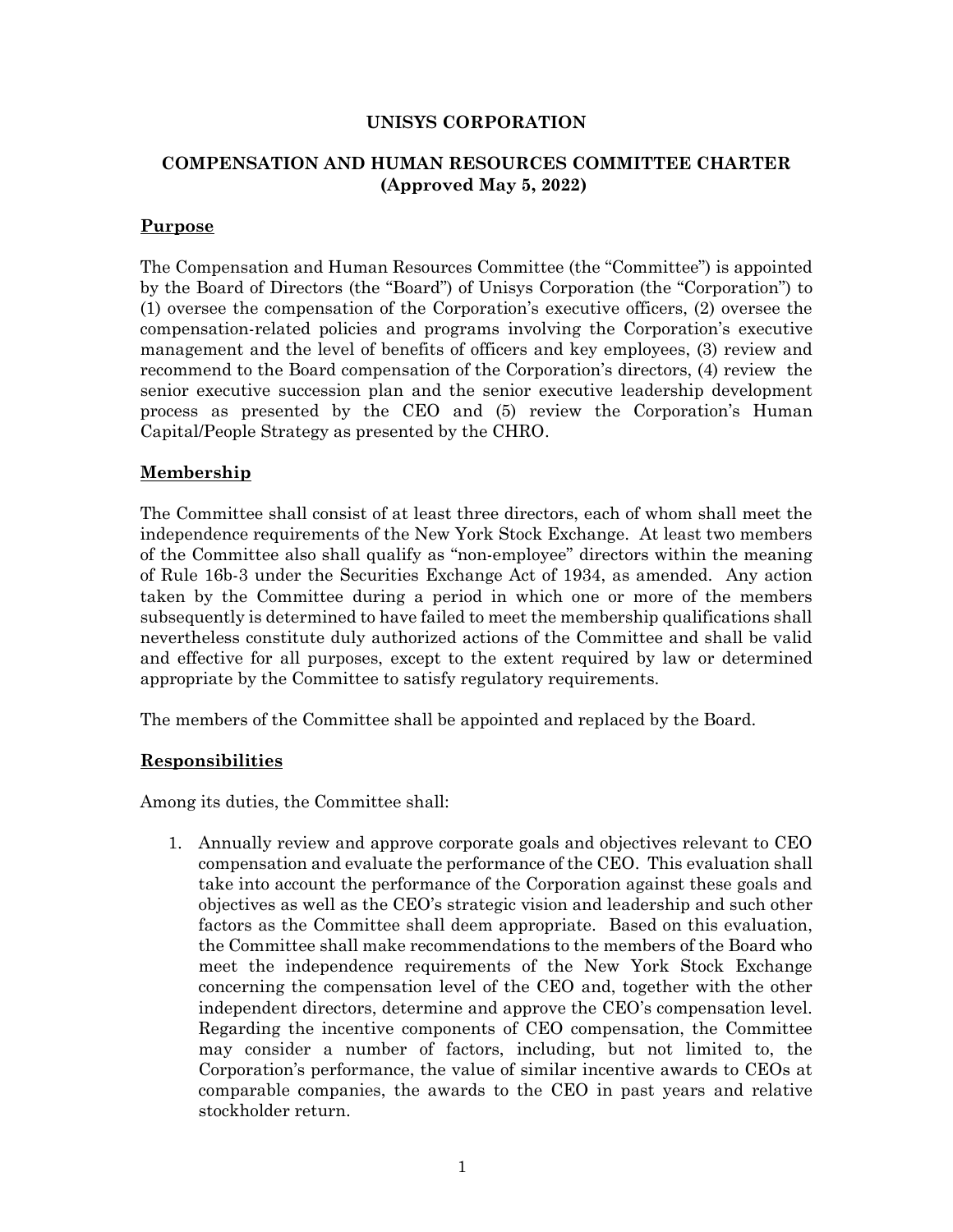- 2. Annually review and approve the compensation of the other executive officers.
- 3. Annually review and approve a peer group of companies to be used for marketplace trend analysis and to assess the competitiveness of the Corporation's total compensation opportunities for both executive officers and members of the Board.
- 4. Review and make recommendations to the Board with respect to life insurance plans, stock purchase plans, stock option plans, long-term incentive plans, senior executive variable compensation plans and other equity-based and/or executive incentive compensation programs and otherwise act in accordance with the duties and responsibilities assigned to the Committee under such plans and programs.
- 5. Review and approve the adoption and amendment of senior executive compensation programs including post-employment executive programs, except as otherwise expressly reserved to the Board.
- 6. Review and approve changes to the Corporation's executive-based benefit plans as delegated by the Board from time to time.
- 7. In consultation with any outside adviser deemed appropriate by the Committee, review and recommend to the Board the adoption of director compensation programs.
- 8. Review and discuss the Compensation Discussion and Analysis (the "CD&A") required to be included in the Corporation's proxy statement with management (and, based on such review and discussion, determine whether or not to recommend to the Board that the CD&A be so included), and produce the annual Compensation Committee Report for inclusion in the Corporation's proxy statement.
- 9. Annually review management's assessment of risk as it relates to the Corporation's compensation arrangements, practices, policies and programs for executive officers and other employees to determine whether such arrangements, practices, policies and programs encourage unnecessary or excessive risk taking and whether any risks arising from such arrangements, practices, policies and programs are reasonably likely to have a material adverse effect on the Corporation.
- 10. Review and approve any new or materially amended employment, severance, and change-in-control agreements, plans or provisions, and any other compensatory arrangements, as the Committee determines is appropriate with current or prospective executive officers of the Corporation.
- 11. Review and approve the implementation or revision of any clawback policy allowing the Corporation to recoup compensation paid to executive officers and other employees.